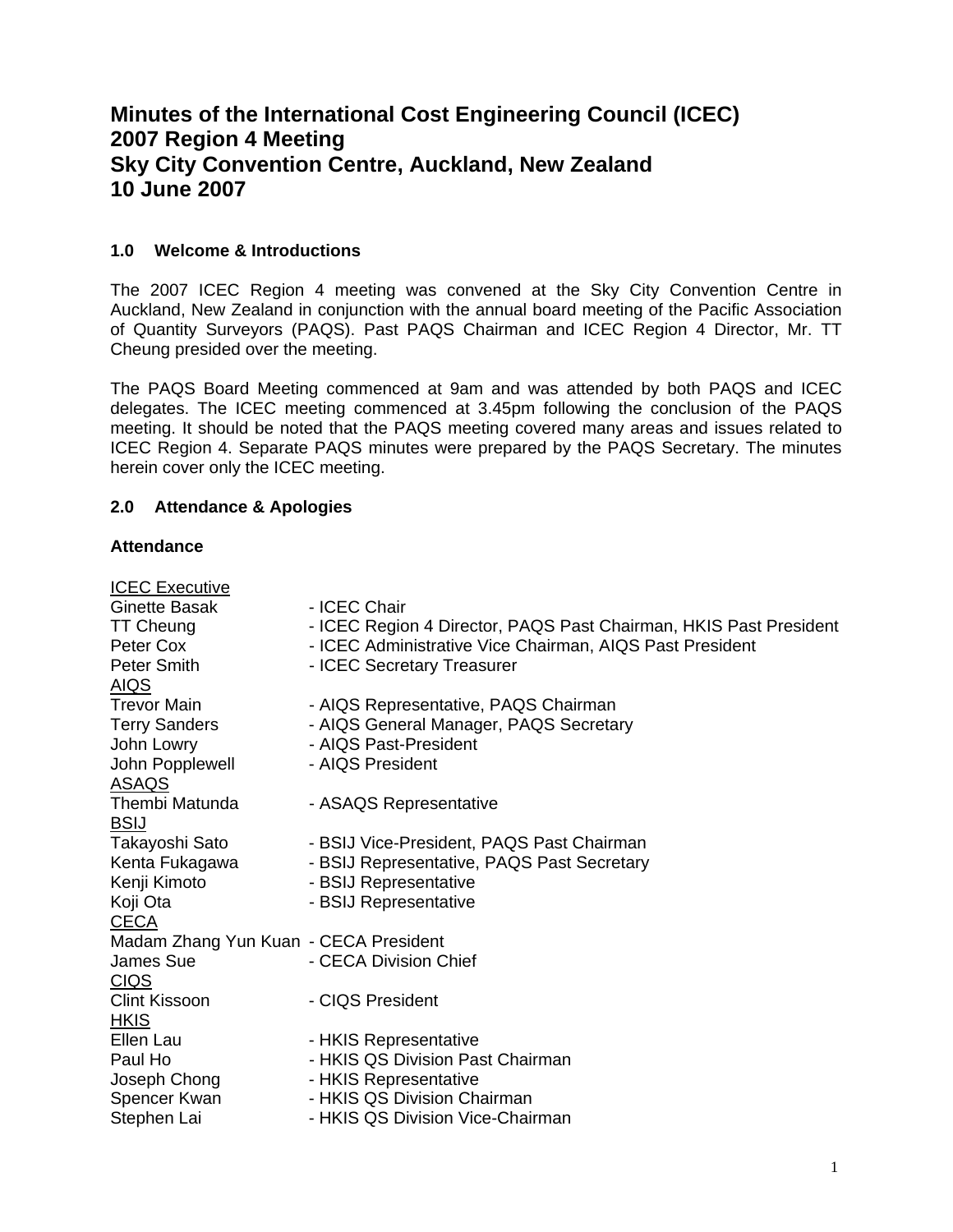| <u>ISM</u>                             |                                                               |
|----------------------------------------|---------------------------------------------------------------|
| Sr. Ong See Lian                       | - ISM Past President, PAQS Past Chairman                      |
| Sr. Kwan Hock Hai                      | - ISM Representative                                          |
| Sr. Noushad Ali Naseem - ISM President |                                                               |
| <b>NZIQS</b>                           |                                                               |
| Peter Eggleton                         | - NZIQS ICEC Delegate                                         |
| <b>Bruce Glennie</b>                   | - NZIQS Vice-President                                        |
| Paul Maynard                           | - NZIQS President                                             |
| John Granville                         | - NZIQS Executive Director                                    |
| <b>SISV</b>                            |                                                               |
| <b>Edward Tang</b>                     | - SISV ICEC Delegate, PAQS Past Chairman, SISV Past President |
| Teoh Wooi Sin                          | - SISV Vice-President QS Division                             |
| Seah Kwee Yong                         | - SISV Representative                                         |
| Goh Ngan Hong                          | - SISV President QS Division                                  |

### **Apologies**

Australian Cost Engineering Society (ACES) Fiji Institute of Quantity Surveyors (FIQS) Institute of Project Managers of Sri Lanka (IPMSL) Institute of Quantity Surveyors Sri Lanka (IQSSL)

### **Not represented**

Japan Society of Cost & Project Engineers (JSCPE) Project Management Associates – India (PMAI)

### **3.0 Minutes of Previous Meeting**

The minutes of the May 2006 meeting in Singapore were taken as read and were accepted without amendment (accepted by Edward Tang, seconded by Peter Cox).

### **4.0 Matters Arising From Minutes**

None.

### **5.0 Officer's Reports**

### ICEC Chair

Ginette Basak welcomed the meeting attendees and noted the strength of the Region 4 section of ICEC and the valuable role that PAQS has played in facilitating this. Mrs. Basak provided a verbal overview of the major developments in the organization since the Region 4 meeting in Singapore. She gave a warm welcome to Madam Zhang and James Sue from CECA, the newest members of ICEC.

### ICEC Region 4 Director

TT Cheung provided a general verbal report on activities since the 2006 Region 4 meeting and the 2006 ICEC Congress. He welcomed CECA and announced that the formal presentation of their membership plaque would take place during the evening dinner. His report also covered the remaining items on the agenda and he talked to each agenda item in turn.

### ICEC Administrative Vice-Chairman

Peter Cox provided a verbal report on ICEC developments and, in particular, encouraged associations to contribute to the ICEC standards library.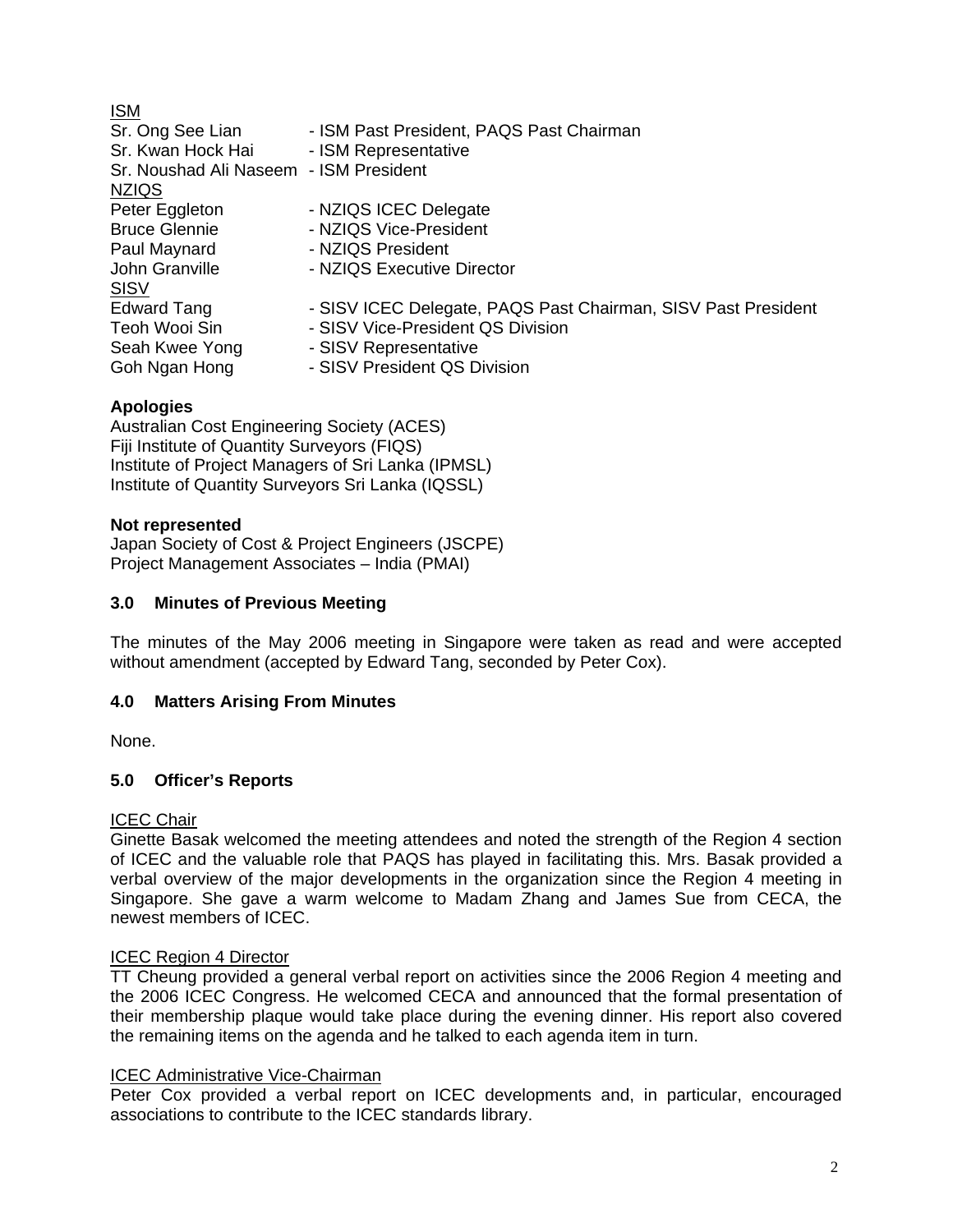### ICEC Secretary Treasurer

Peter Smith also welcomed CECA and provided a verbal report on ICEC developments over the past year. He began with the work being undertaken by Ms. Robyne Nash, the ICEC Administrative Manager, and the ICEC website developments. He then spoke about the new publications and initiatives being undertaken by ICEC. Mr. Smith handed out copies of the new ICEC publication, "Roundup News", and this received a number of positive comments from attendees. He also encouraged member associations to submit student papers for consideration for the new Ken Humphreys Best Student Paper Award.

## **6.0 Reports From Other Regions**

### Region 1 – CIQS

CIQS President Klint Kissoon provided a brief verbal report on CIQS activities. Given the time constraints, Mr. Kissoon noted that it was important that he allowed time for Region 4 members to submit their reports.

### Region 3 – ASAQS

The ASAQS representative, Thembi Matunda, welcomed the opportunity to be present at the meeting and noted that the PAQS/ICEC Region 4 meetings had provided him with useful ideas for Region 3, ASAQS and AAQS meetings.

### **7.0 Membership Reports**

### AIQS

The new AIQS President, John Popplewell, provided a written report on AIQS activities and discussed the content. The report is by reference made a part of these minutes.

BSIJ

BSIJ representative, Kenji Kimoto, distributed and discussed a written report on BSIJ activities. The report is by reference made a part of these minutes.

### **CECA**

CECA President, Madam Zhang Yun Kuan, provided a verbal report on CECA activities. She thanked ICEC member associations for accepting CECA's membership application and looked forward to strong collaboration with the ICEC organization. She spoke about the rapid development of the cost engineering profession in China in the past decade and the general reforms in the Chinese construction industry. CECA now has a membership base of approximately 6,500 qualified firms and have 86,000 certified cost engineers (which is increasing at a rate of approximately 10% per year). CECA continues to develop their certification and Continuing Professional Development programs and a number of universities now provide cost engineering degree programs. CECA hopes that the collaboration with ICEC member associations will enable them to improve the quality of their programs and cost engineering education and generally assist in the development of the profession in China.

**HKIS** 

HKIS QS Division Chairman Spencer Kwan distributed and discussed a written report on HKIS activities. The report is by reference made a part of these minutes. TT Cheung added to this report with the news that the HKIS would be delivering a seminar later this year on the preservation of old buildings. This has become a hot topic in the Hong Kong industry now and it is important that the profession develops expertise in the cost management of these types of projects. He welcomed support from any ICEC members.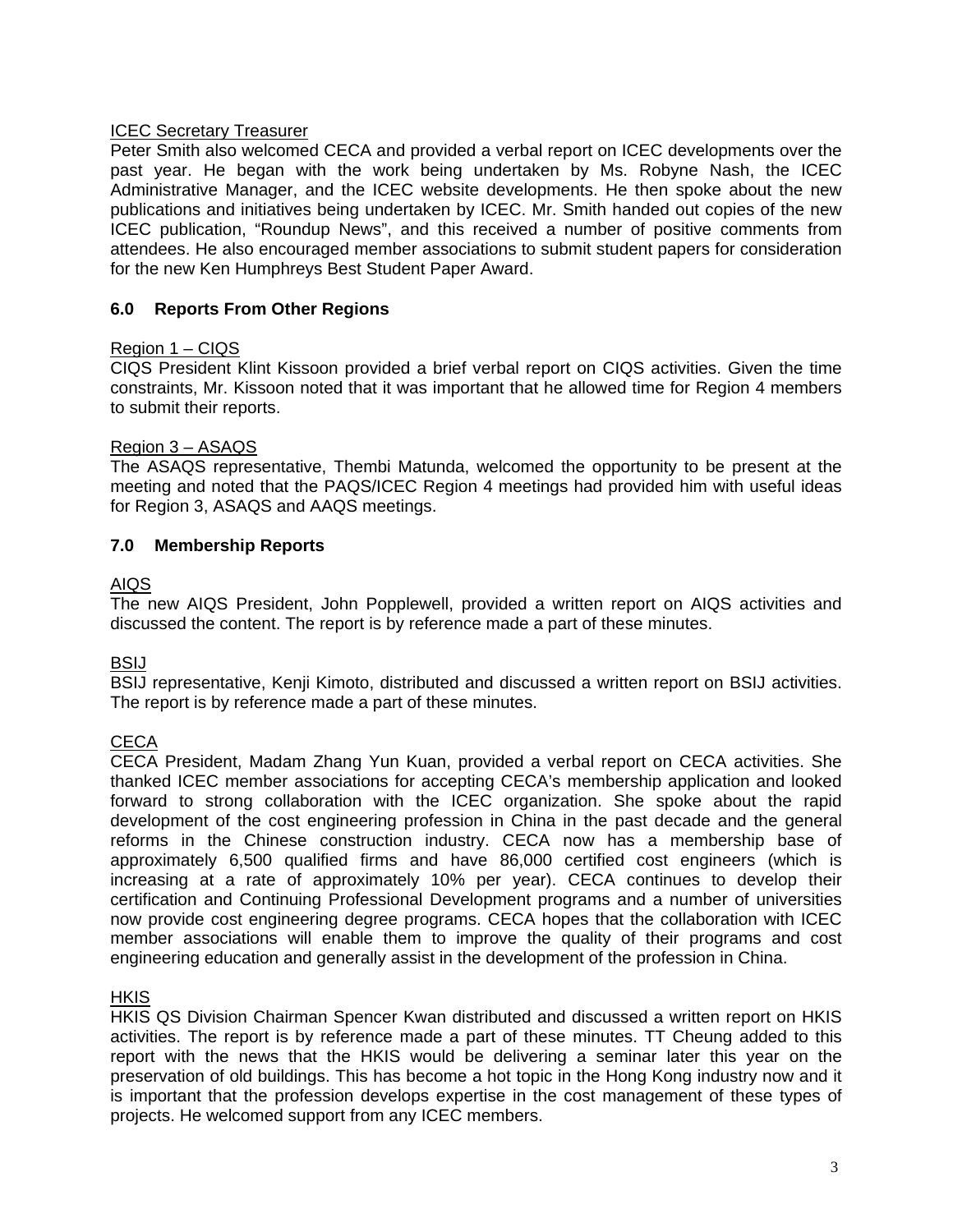## ISM

ISM President, Sr. Noushad Ali Naseem, distributed and discussed a written report on HKIS activities. The report is by reference made a part of these minutes. He added to this report with the following additional news. Malaysia is currently experiencing a severe shortage of quantity surveyors with many surveyors moving abroad to work, particularly in Ireland and China. To enhance the recognition of the profession in Malaysia, the ISM have been successful in establishing the "Sr." prefix to the names of corporate members of the ISM. This is in keeping with similar titles used by architects, engineers and other professionals in Malaysia. There is now an Indonesian Institute of Quantity Surveyors and Sr. Naseem and the ISM have been in close dialogue with this new association. They are interested in joining ICEC and Sr. Naseem will provide ICEC with contact details. Sr. Naseem also raised the idea of the use of videoconferencing or webcasting for ICEC Region and Council meetings for associations that are unable to attend. This was considered to be a good idea and ICEC Secretary-Treasurer, Peter Smith, agreed to follow up on this.

## **NZIQS**

NZIQS President, Paul Maynard, distributed and discussed a written report on NZIQS activities. The report is by reference made a part of these minutes.

## **SISV**

SISV President (QS Division) Goh Ngan Hong distributed and discussed a written report on SISV activities. The report is by reference made a part of these minutes.

ICEC Secretary Treasurer Peter Smith asked associations that did not distribute a written report to send a summary of their verbal report by e-mail to ICEC to be included by reference with these minutes.

(NOTE: Copies of any documents made a part of these minutes by reference are available from the ICEC Secretary upon request).

## **8.0 New Members**

TT Cheung formally welcomed CECA as the newest member of ICEC. Peter Smith noted that the Nigerian Institute of Engineers had submitted a membership application which was currently being voted on by ICEC member associations.

## **9.0 Potential New Members**

Sr. Naseem, in his earlier ISM Report, identified the newly established Indonesian Institute of Quantity Surveyors as potential new members and will provide the ICEC Secretariat with contact details. PUJA-B, the Brunei Institution of Architects, Engineers & Surveyors have also expressed their intention to apply for ICEC membership in the near future. PUJA-B is the only member of PAQS yet to join ICEC. Takayoshi Sato, the BSIJ Vice-President and PAQS Past Chairman, identified a cost management association in Korea as another potential ICEC member. Peter Cox commented that he had been having discussions with the Institution of Surveyors India (ISI) and that there was a good chance that they would apply for membership in the near future. Other potential new members include PMI Netherlands, the UK Institution of Civil Engineers and AACE-I in Saudi Arabia, Iran and India. Discussion was held on other possibilities in the Philippines, India and Thailand.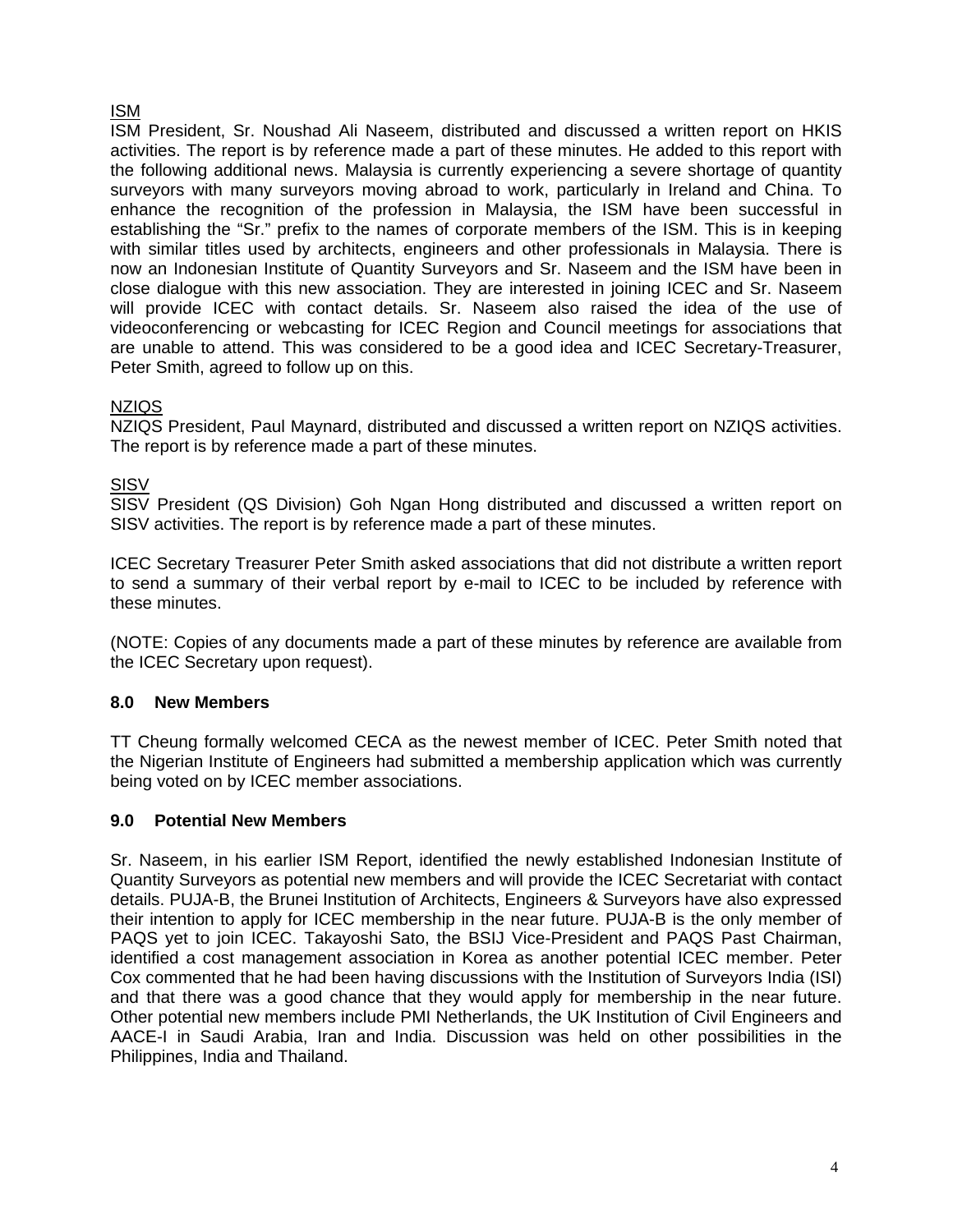### **10.0 Cooperation With Other Bodies**

TT Cheung commented that ICEC has continued its dialogue and mutually supportive agreements with the AAQS, PAQS, IPMA and FIG. Dialogue also continues with the RICS and Peter Smith mentioned that a formal meeting was held with the RICS at their head office in London in October 2006 prior to the Region 2 meeting. The dialogue continues to be positive and much discussion has been held about the possibility of the RICS applying for ICEC membership.

### **11.0 ICEC International Location Cost Factor Model**

Peter Smith gave a presentation on the ICEC initiative led by John Hollmann, the ICEC Region 4 Director, to develop an international location cost factor model. He said that a workshop would be held in July at the Region 1 Meeting in Nashville, Tennessee to discuss the detail of the model development. The outcomes of this workshop would then be distributed to interested parties for comment and then a formal plan would be put in place. Mr. Smith encouraged member associations to support this initiative and nominate at least one person from their association as a contact point and contributor to the project. Mr. Smith also noted that the PAQS congress proceedings included a detailed paper on this project and that he would be presenting this paper at the congress.

## **12.0 ICEC Strategic Plan**

Peter Smith announced that ICEC was reviewing its Strategic Plan to ensure that the organization remained relevant and best served member needs. This review is being led by Carsten Wredstrom from the Association of Danish Project Management in Region 2. Peter Smith handed out a draft of the 2007 Strategic Plan and the existing 2000 Strategic Plan for comparative purposes. Member associations were asked to review the draft plan and to send their comments/suggestions to Peter Smith or Robyne Nash. It was emphasized that feedback from member associations was critical to ensure that the plan reflected a general consensus of members' views.

### **13.0 UN NGO Consultative Roster Status**

Peter Smith and Ginette Basak spoke about the decision last year by the United Nations Economic and Social Council (ECOSOC) to grant Roster consultative status to ICEC. This has the potential to provide tremendous opportunities for ICEC and its member associations to contribute to the work of the United Nations. This was the result of a number of years work by the ICEC Human Settlements Working Group led by it's Chair, Murtala Oladapo (Nigeria) and the past ICEC Secretary-Treasurer, Dr Ken Humphreys (United States). Peter Smith explained that the Roster lists Non-Government Organisations (NGOs), typically with a technical focus, which the ECOSOC or the UN Secretary-General considers can make "occasional and useful contributions to the work of the Council or its subsidiary bodies".

### **14.0 Advantages and Responsibilities of ICEC Membership**

Peter Smith provided a reminder of the main advantages and responsibilities of ICEC membership. This included the sharing of publications amongst member associations and the use of members' individual web pages on the ICEC website for promotional purposes.